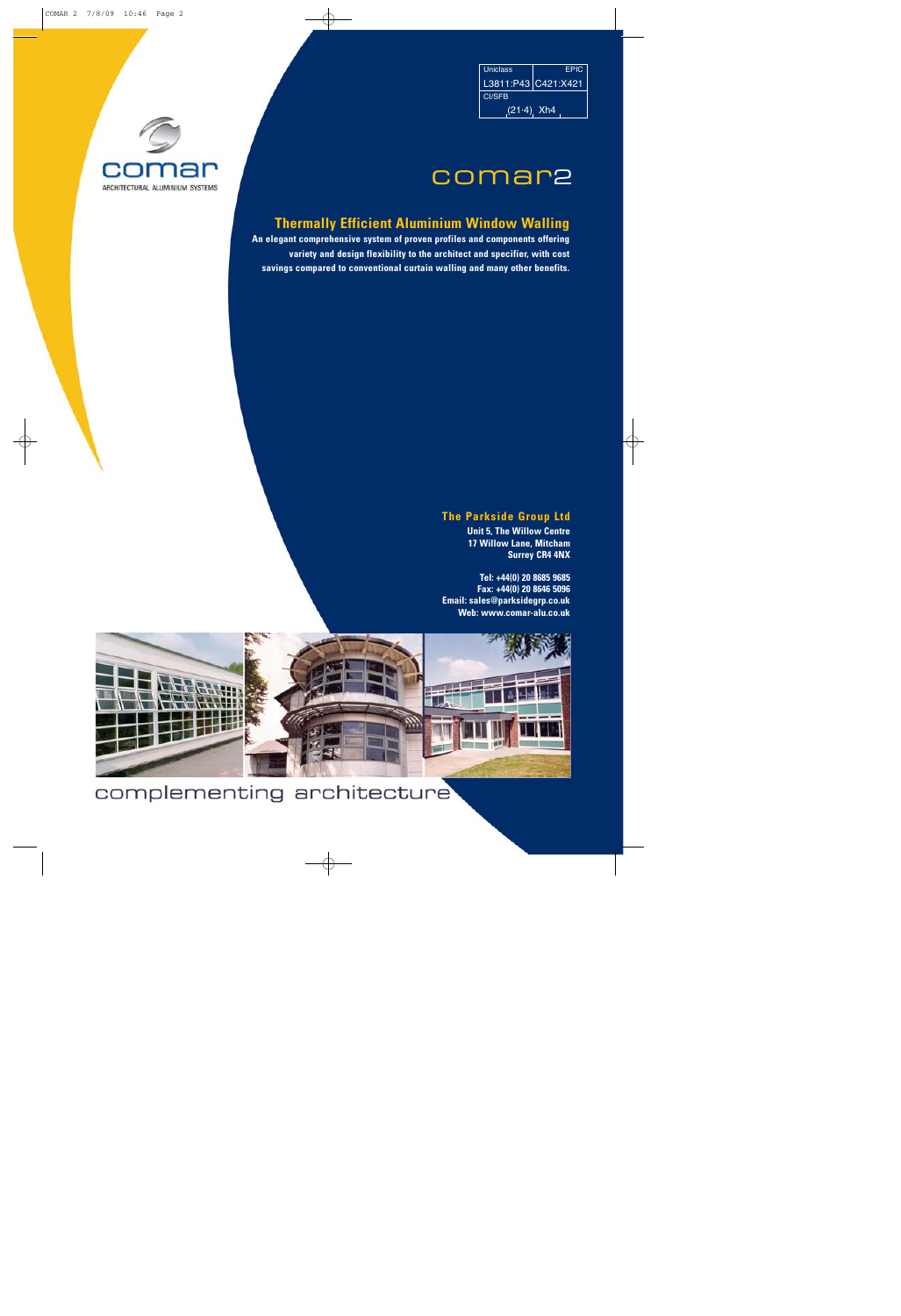## Design

Solution

Perform

**Deliver** 

On-time

**Sustainable** 











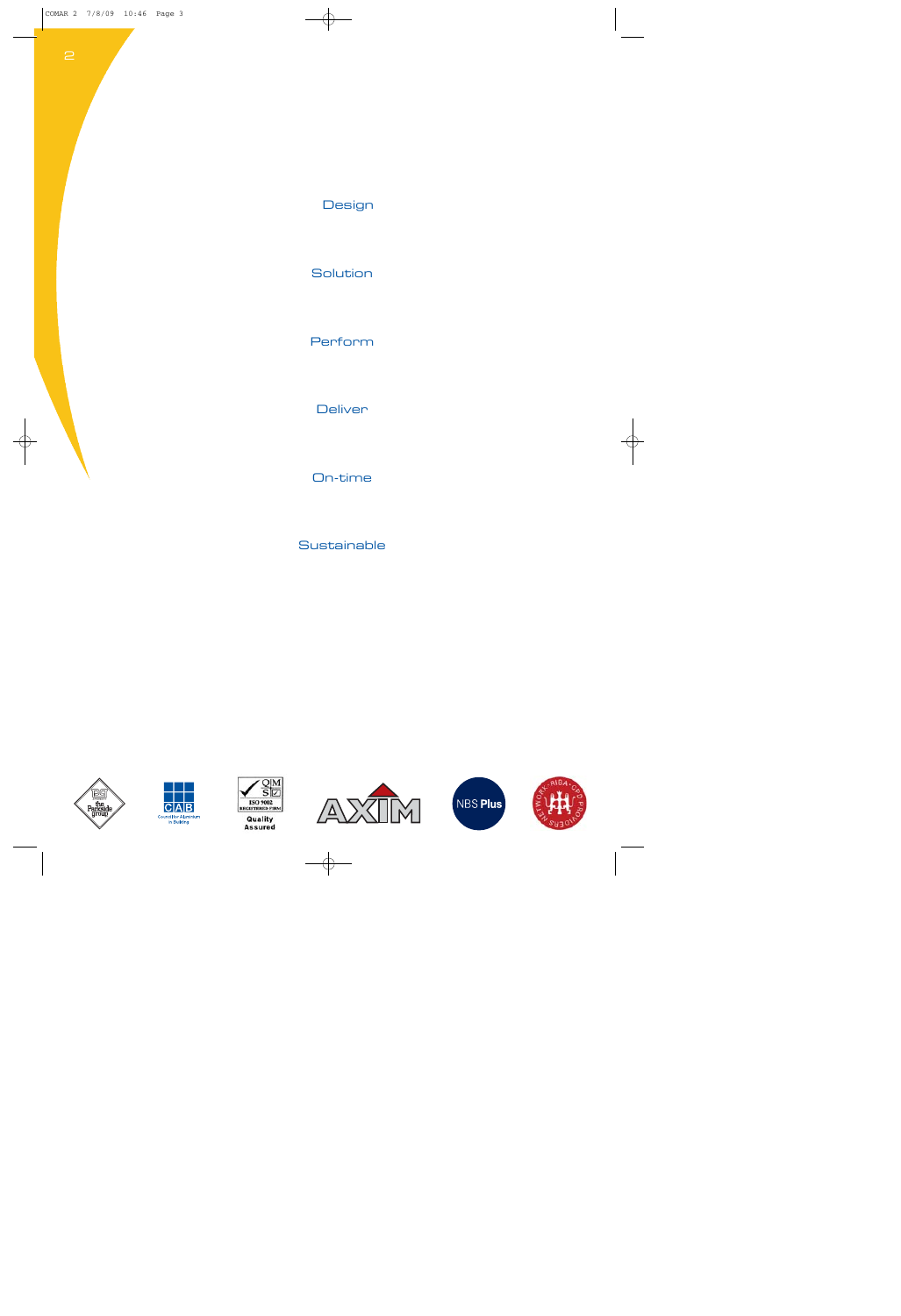## comar

Comar Architectural Aluminium Systems is the largest British, privately owned aluminium systems company in Europe.

Comar designs, extrudes and distributes over 700 integrated profiles to a Nationwide approved fabricator network for use in aluminium ground floor treatment, window, door and curtain walling applications.

Comar has built its reputation on delivery. Over £3M of mill, standard white, polyester powder coating, silver and bronze anodised profiles are kept in stock.

This means that 99% of orders are fulfilled by our customers weekly delivery. Single and dual colour polyester powder coating can be delivered in 15 working days.

For architects and specifiers, a Nationwide team of specification consultants provide project-by-project advice on design, building regulations, u-value and wind loading calculations as well as NBS specifications, budget pricing and approved fabricators. This service to specifiers ensures that projects run smoothly from concept to installation.

Comar Architectural Aluminium Systems is an ISO 9002 Registered Firm. Comar is a member of the Council for Aluminium in Building, (C.A.B) and is a Technical Committee member. Comar provides CPD seminars to architects and designers through the RIBA CPD network and offers CWCT training courses and seminars through its own Training Centre at Mitcham in Surrey. Membership with these Associations ensures that customers are kept up-to-date with the very latest in building technology and regulations.

Comar - Designed for Performance, Backed by Delivery.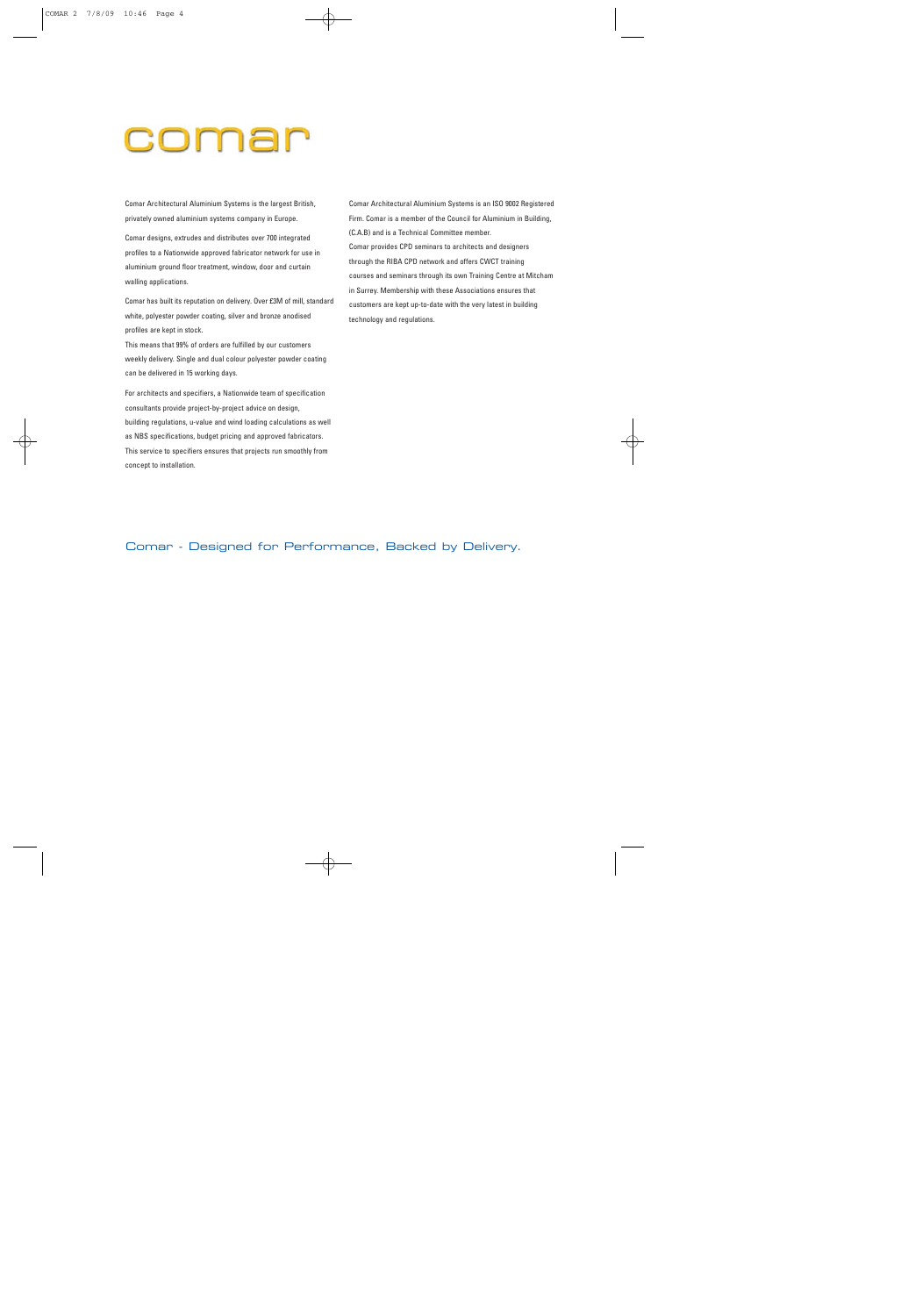# design



## Comar 2 Window Walling

Comar 2 Window Walling was developed in conjunction with Local Authorities to provide a cost effective alternative to low rise curtain walling. Comar 2 is a versatile system, which provides slim sight lines for use in entrances, stairwells and medium rise applications.

Profiles are designed for maximum strength to weight ratios and special high span mullions are available for the most demanding design briefs. This means that the same slim sightlines are maintained throughout the project.

Thermally broken, Comar 2 integrates with Comar 5 windows to provide top-swing, tilt and turn, pivot, side hung, top and bottom hung opening vents. For a full façade solution the comprehensive range of Comar 7 doors can be incorporated. Doors can be operated by overhead, concealed closers incorporating an anti-finger trap stile for protection. If automatic doors are required, Comar's unique door beams house the gearing to provide aesthetically pleasing finished entrances.

The versatility of Comar 2 includes 3 way glazing profiles, 90° and 135° corners and variable angle facades. Comar 2 incorporates a wide range of beads which means that panels and glass from 4mm to 75mm can be glazed, either internally or externally.

## Thermal Performance

Comar 2 offers exceptionally low U-values. Supporting this thermally broken suite is Comar's Technical Department who offer advice to architects, specifiers and fabricators on U-value calculations, wind loading and integration. This service is offered on a project-by-project basis.

### **Genesis**

To our Nationwide network of approved fabricators, Comar supplies Genesis estimating software. Genesis is a powerful estimating tool; it provides fast, accurate pricing from plans and tenders for the entire Comar product range.

Genesis includes the facility to provide section through details which can be exported to CAD so Comar approved fabricators can add detail to design drawings.

All approved fabricators are trained in Genesis, ensuring Comar approved fabricators provide accurate budget pricing and tender returns.

## Research and Development

Comar 2 has been continuously developed to ensure it can be used to complete the most demanding façade. New profiles are regularly introduced. If your project requires new extrusions, Comar's Technical Department will discuss individual projects and develop new profiles to achieve the design brief.



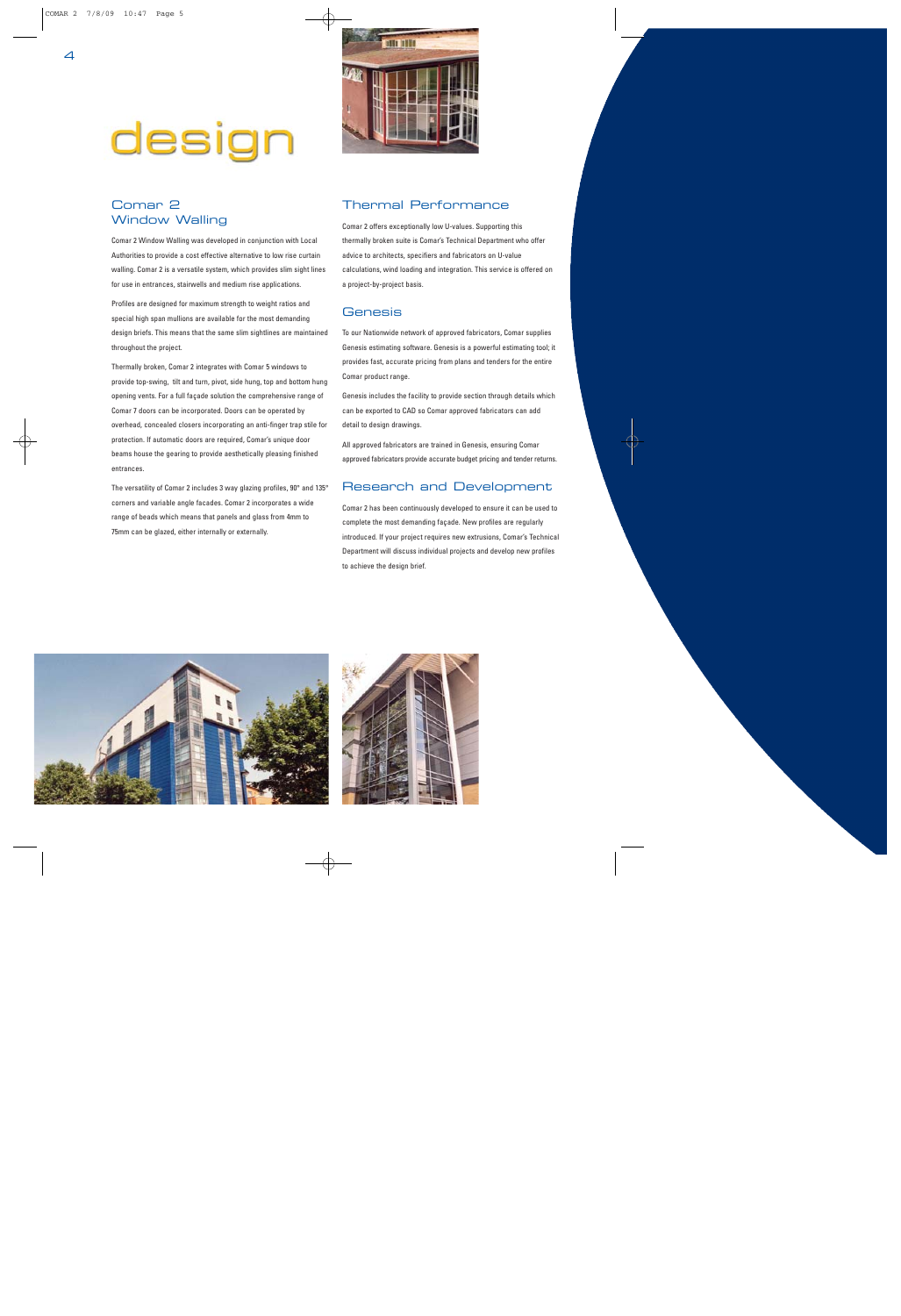## solution

## **Description**

Comar 2 fully integrates into Comar 5 windows and Comar 7 Doors.

## **Windows**

Can be tilt & turn, side, bottom, top hung, reversible and pivot windows, in 45mm, 50mm and 60mm profile widths.

## **Doors**

Can be sliding folding, swing or rebated. Comar 7 door beams ensure discrete housing for most automatic door gears.

## **Combinations**









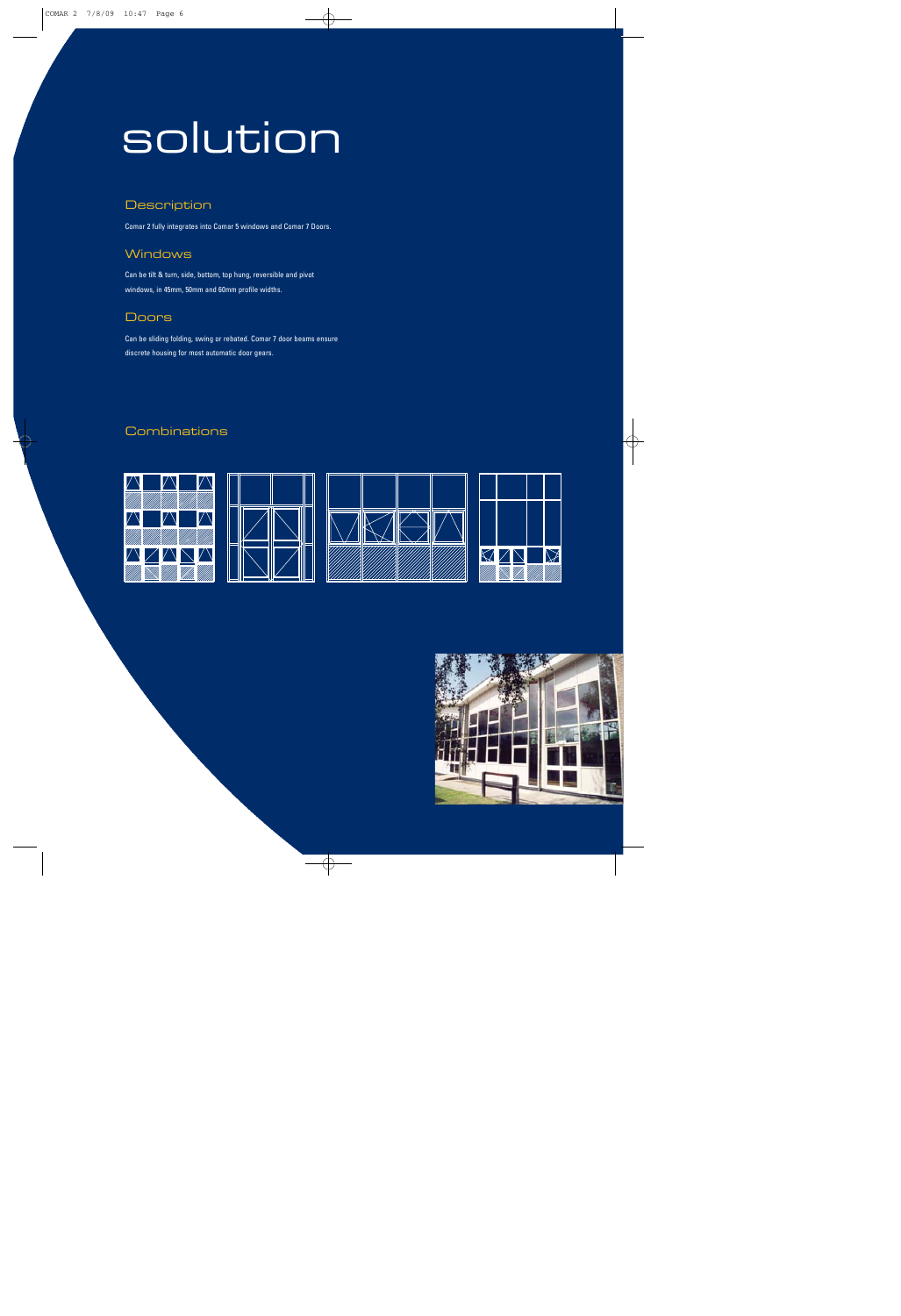# perform

## **Specification**

Comar Architectural Aluminium Systems have a Nationwide team of architectural aluminium project consultants who specialise in providing architects and specifiers with project support, calculations and specifications.

The relevant NBS clauses are:

H11 Curtain Walling L10 Windows/Rooflights/Screens L20 Doors/Shutters/Hatches

## Nationwide Approved Fabricator Network

Once Comar 2 has been specified, a Nationwide network of approved fabricators ensures the successful completion of projects. Your Comar Project Consultant can provide fabricators who specialise in commercial, new, refurbishment or public building work.

## **Calculation**

Calculations, such as wind-loading and U-Values for projects, can be obtained from Comar's Technical Department.





## **Standards**

In absence of a British Standard for framing systems, Comar 2 conforms to industry recognised standards adopted by trade associations, i.e. The Council for Aluminium in Building. The system also conforms to many of the requirements for aluminium windows specification BS 4873.

## Weather Performance

In absence of a British Standard for framing systems, Comar 2 conforms to recognised industry standards adopted by trade associations such as The Curtain Walling & Cladding Technology (CWCT). On test, Comar 2 exceeded the CWCT's peak pressure test:

Resistance to wind load 2000Pa. Special. 600Pa. Watertightness 600Pa. Airtightness

## Finishes

Comar 2 finishes are available in all RAL, Syntha Pulvin, and BS colours. Aluminium profiles are finished to the following specifications: silver, bronze and black anodising to BS EN 12373-1 : 2001 or BS 3987. Liquid organic coating to BS 4842 : 1984. Polyester powder coating to BS 6496 : 1984.

## c**omar**e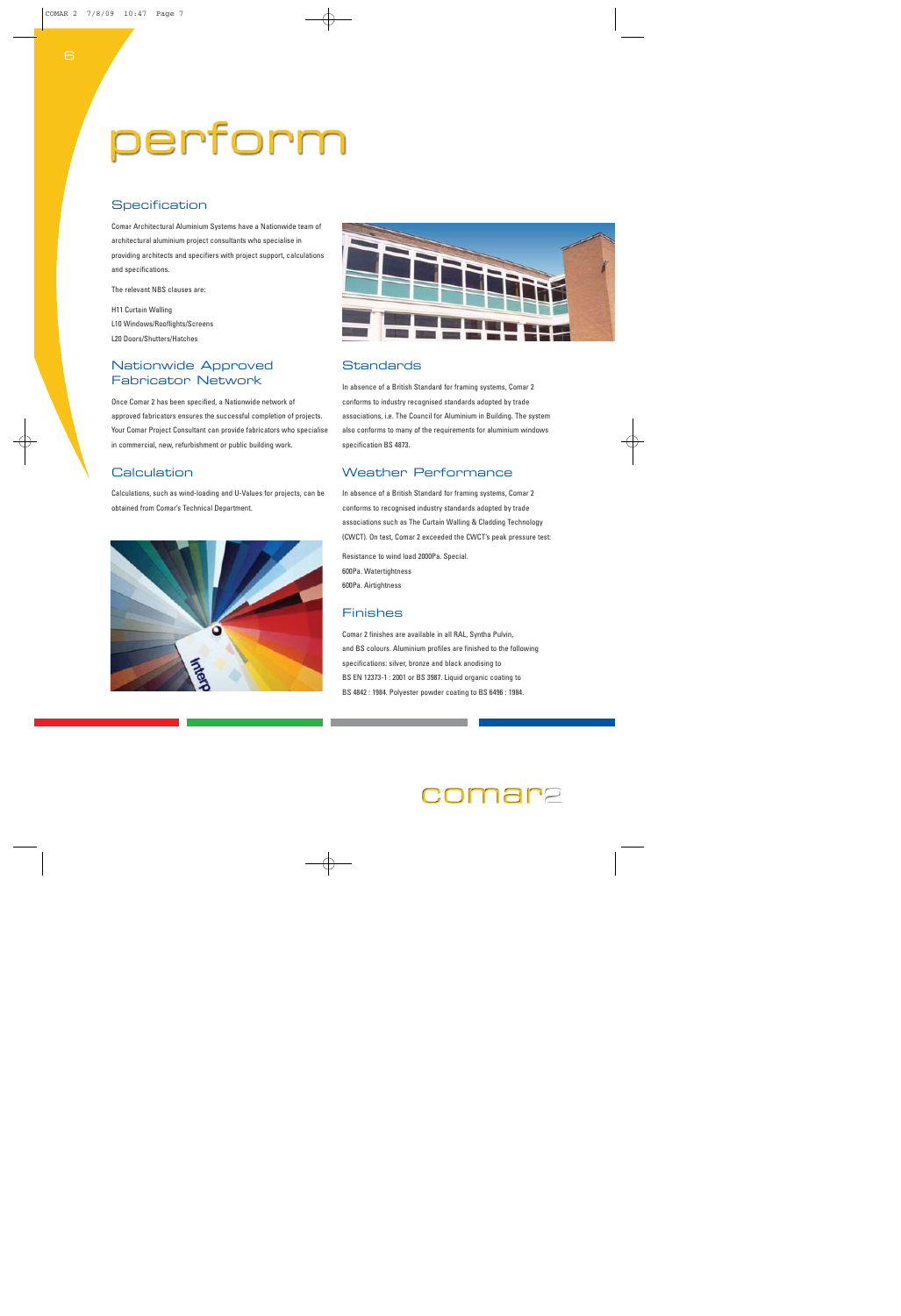# perform

## Hardware, Glazing & Gaskets

#### **Hardware**

Comar 2, incorporating opening vents and doors, utilises a range of hardware such as handles, locks, panic exit devices and flush bolts. Generally, all glazing shall comply with the requirements of BS 6262: 1982, British Standard Code of practice for Glazing in Buildings.

#### Glazing

All glazing, where possible, should be internal, utilising 15mm high beading to retain 4mm to 75mm thick units whilst providing the maximum possible security. External glazing can also be utilised with a 45°, 15mm high bead, where internal floor beams and partitions prohibit internal glazing.

Where specified, hermetically sealed double glazed units shall comply with the requirement of BS 5713 : 1979. The specification of hermetically sealed double glazed units shall be as stated in the works section.

#### Gaskets

Glazing materials are high performance pre-formed non-structural gaskets complying with the requirements of BS 4255, Part 2.

## **Security**

#### Framework

Framework is internally beaded. External glazing can be used with a 45°, 15mm high bead.

#### Windows

All opening vents can incorporate espagnolette locking with push button locking and night vent setting.

#### Doors

External glazing beads are fixed to form rebates for security.

### **Materials**

Extruded aluminium profiles are of aluminium alloy 6063 T5, T6 to BS EN 755-1 : 1997. Thermal barrier is "poured-in-place" Polyurethane resin.

### System Limitations

Comar 2 is for low to medium rise applications and higher stairwells deflection limitations are calculated to BS 6399-2 "Loading in Building"

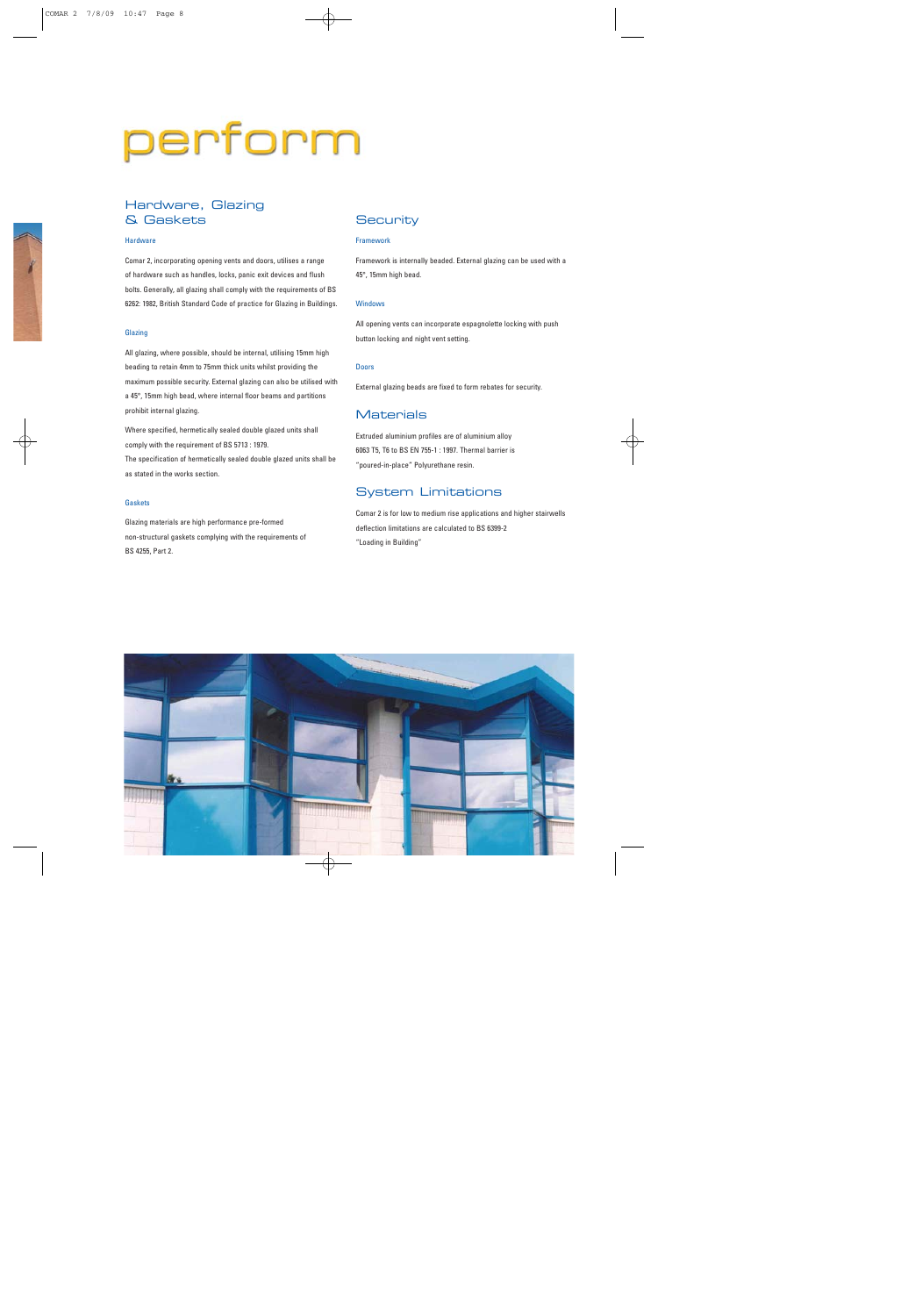# on-time

## Construction

A two part channel and plate mullion clip together to form a 100mm x 45mm or 100mm x 30mm box section enabling modular sash construction.

All main extrusions have four screw fixing ports for superior joint strength. Additional corner profiles allow for 90° and 135° returns and variable angle corners. Various sill sections provide drainage to the exterior.

For fast site installation, transoms are assembled in ladder frame modules at the fabrication workshop and delivered to site.

 $c^{212}$ 

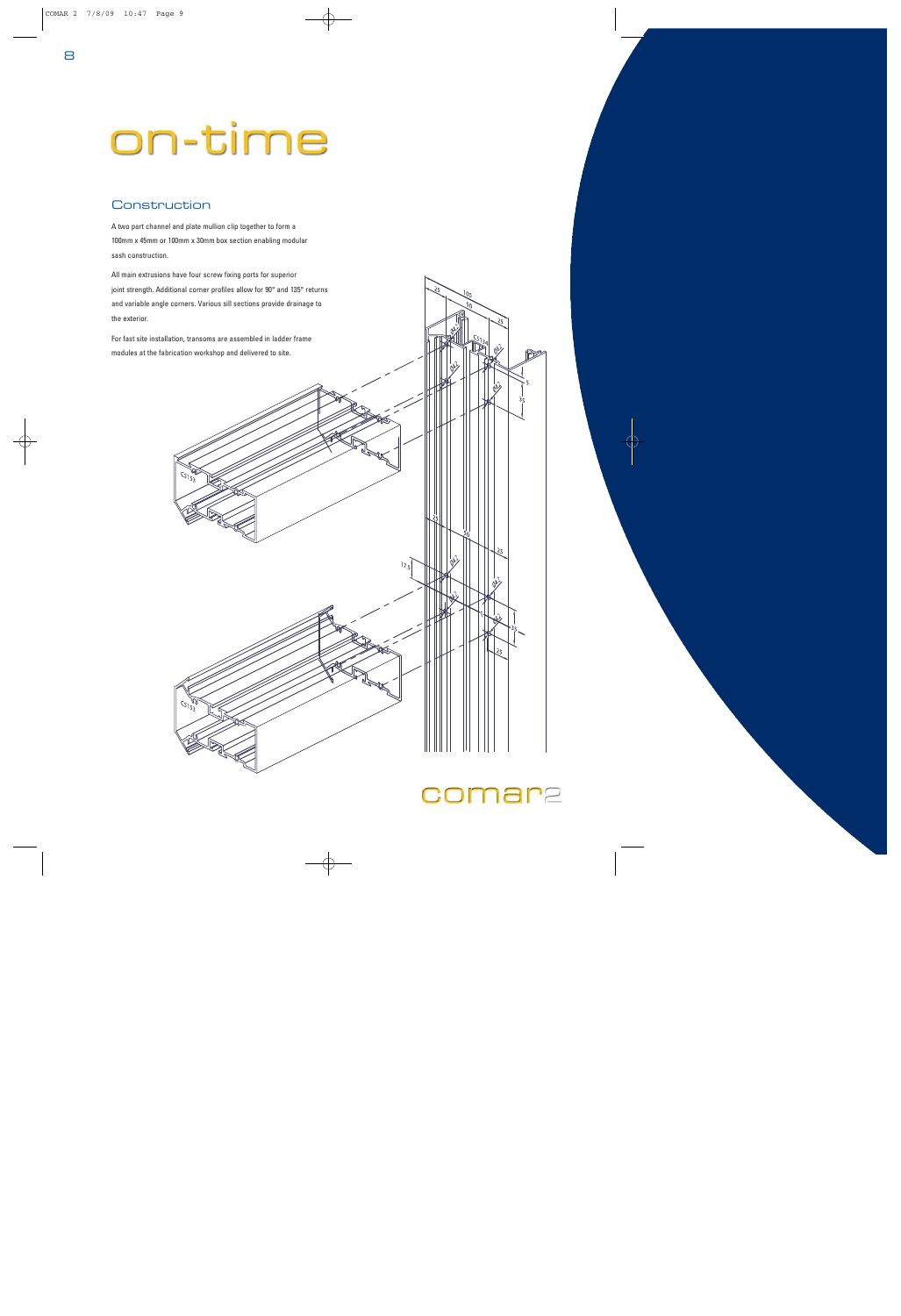## on-time

## Glazing Options

General Arrangement showing Comar 2 Glazed with Comar 5 50mm, 28mm glazing and 70mm panel.

General Arrangement showing Comar 2 glazed with Comar 5 45mm, 28mm glazing and 70mm panel.

**COMAR 5 LT** 





General Arrangement showing Comar 2 with integrated Comar 7 door, AXIM panic bar and Comar 7 Anti-finger Trap.

**SEE** 

**GLAZING OPTIONS** 

Anti-finger Trap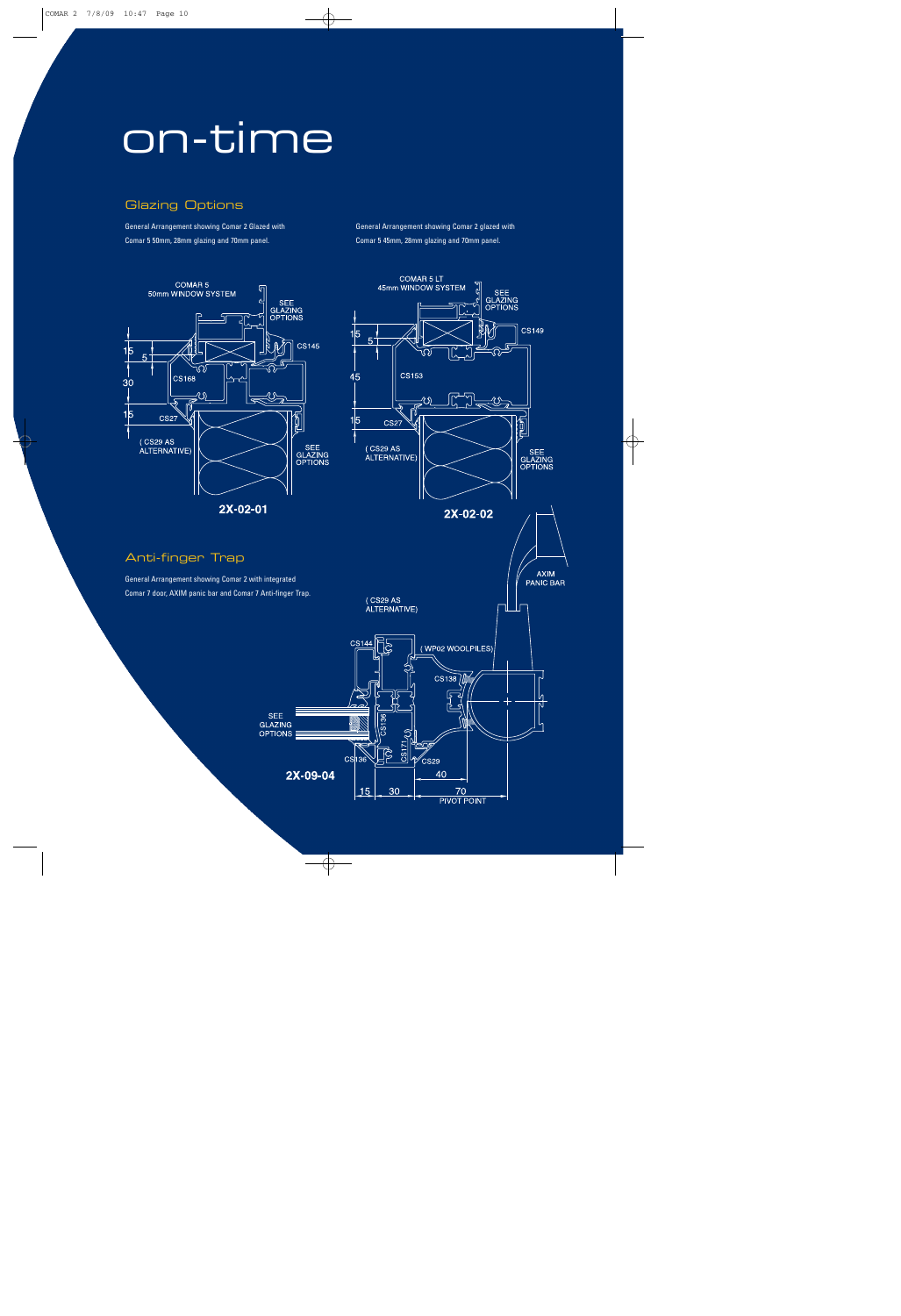## on-time

## Comar 2 Corner options

General Arrangement showing Comar 2 corner post with 135° return.



General Arrangement showing Comar 2 corner post with variable angle returns 67.5° to 180°.

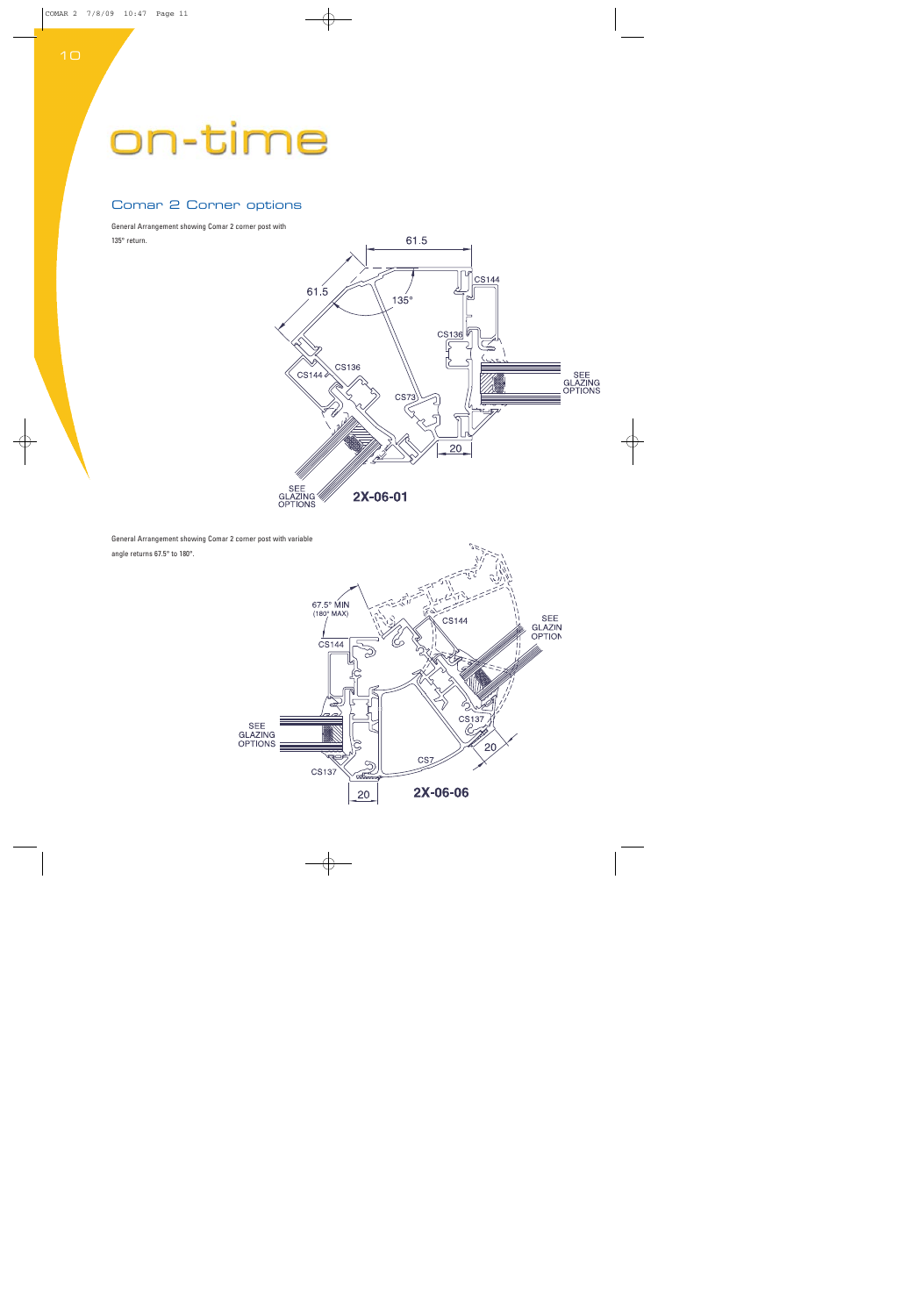## sustainable

### **Sustainability**

Today's world calls for us all to be more conscious of our environment. In 1998 the world recognized this by signing the Kyoto Agreement. The Kyoto Agreement directly affected the construction industry by demanding that buildings become more thermally efficient. With these demands, longevity, thermal efficiency, sustainability and recyclability are now critical factors in construction.



#### Why Aluminium…

Aluminium provides a unique solution for today's construction needs. Aluminium is light, strong, durable and flexible which provides tremendous potential for achieving even the most demanding design brief. Two-thirds of the energy required to extract aluminium is supplied by environmentally friendly, hydro-electric power. Couple this with the recyclability of aluminium and aluminium is the ideal choice for windows, doors and facades.

#### Sustainability…

Sustainability concerns are alleviated by the knowledge that we have at least 300 years of known reserves of the raw material Bauxite and this does not allow for the fact that 70% of all aluminium used is recycled at the end of its product life.

The recycling process now produces high quality aluminium that is very cost effective and can be carried out on an indefinite number of occasions without impairing the quality in any way. It is a very durable material and has very low maintenance requirements, thus reducing the whole-life cost. It is long lasting and can withstand the ravages of the most extreme conditions. Aluminium is an excellent material to use in marine and coastal environments as the effect of sodium chloride is minimal.

With an ever increasing proportion of re-cycled material in use, aluminium can be accurately described as the ultimate sustainable material.

#### Longevity...

Unlike some alternative building materials, aluminium offers an almost unlimited life expectancy. A notable example of this is the Statue of Eros in London's Piccadilly Circus, which has only just been cleaned and renovated and The Empire State Building, the latter

being the first building to use anodised aluminium. Aluminium does not age like other organic materials and needs no protection from ultra-violet light. Aluminium can be polyester powder coated or anodised to a variety of colours, which enhances the material's natural durability. Comar's powder coaters guarantee their finishes for 25 years and anodisers for 30 years.

#### Recycling Check List

"The recyclability of aluminium – one of its unique properties along with strength, durability and corrosion resistance – has led to its increased use in construction over recent years. Used aluminium is valuable and is easily and endlessly recycled without quality loss. The material is very rarely 'lost' entirely because of this."

#### Important issues to note are:

- The quality of aluminium is not impaired by endlessly recycling.
- Re-smelting aluminium saves up to 95% of the energy needed to produce the primary product.
- It is the most cost-effective material to recycle.
- The overall market for used aluminium is steadily growing, so the more aluminium there is in a product, the more chance it has of being re-cycled.
- The recycling rate of used aluminium products in building is over 80% (over 95% in transportation and 30% in packaging).
- 30% of the 1.9 million tonnes of aluminium used in Europe in 1997 came from recycling

Source: Council for Aluminium Building.